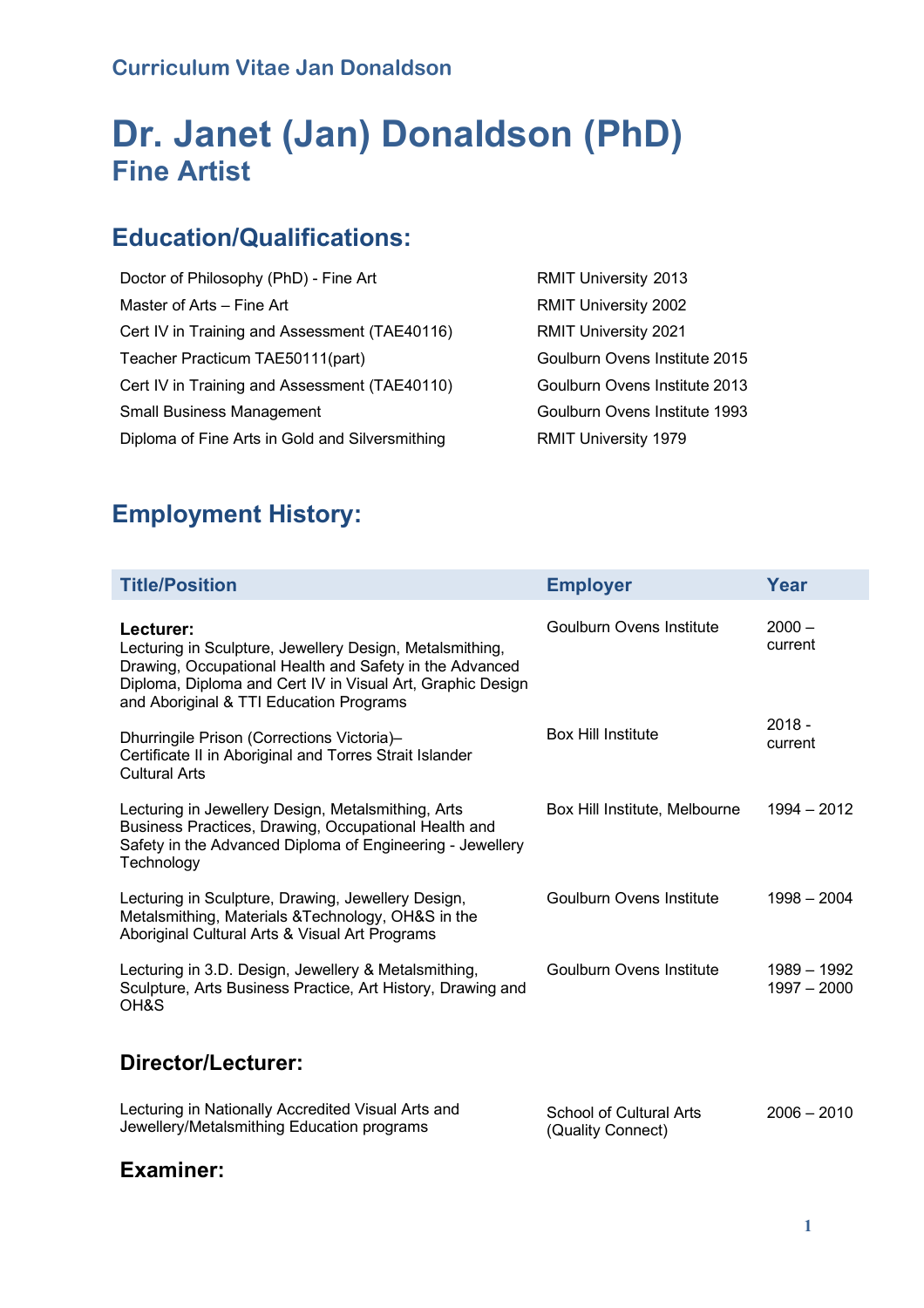| Master of Visual Arts examinations:                                                                                                                                                           | Queensland College of Arts<br>- Griffith University.                                                     | Feb 2019                             |
|-----------------------------------------------------------------------------------------------------------------------------------------------------------------------------------------------|----------------------------------------------------------------------------------------------------------|--------------------------------------|
| Claire Poppi<br>Helen Wyatt                                                                                                                                                                   |                                                                                                          | May 2019                             |
| DVA examination for Xiaohui Yang.                                                                                                                                                             |                                                                                                          | March 2019                           |
| <b>Masterclass Workshops:</b>                                                                                                                                                                 |                                                                                                          |                                      |
| Workshop instructor for Goulburn & North East Arts<br>Alliance (GANEAA) 'Across the Arts Forum' - Elemental -<br>workshops in Jewellery, Metalsmithing and Sculpture.                         | 'Across the Arts'<br><b>GOTAFE Institute</b><br>Wangaratta                                               | 2021                                 |
| Lead artist/designer - Drawing, Designing and Jewellery<br>Making workshops for the 'BRANCHING OUT PROJECT"                                                                                   | Indigenous Art Gallery<br>'Kaiela' Shepparton                                                            | 2021                                 |
| Lead artist and workshop instructor for the Phoenix<br>Program at Indigenous Art Gallery 'Kaiela' conducting<br>classes in Jewellery Design and Metalsmithing                                 | Indigenous Art Gallery<br>'Kaiela' Shepparton                                                            | 2020                                 |
| Lead artist/designer consultant and practitioner for The<br>(new) Shepparton Art Museum and Kaiela Art Gallery -<br>Water-jet cut Brass Metal inlay into terrazzo/polished<br>concrete floor. | SAM -Shepparton Art<br>Museum and Gallery Kaiela                                                         | 2019/20                              |
| Conducting workshops in 'Bone & Wood Carving'<br>Jewellery & Small Objects Department for Jewellery Design<br>and Metalsmithing'.                                                             | Queensland College of Art,<br>Griffith University, Brisbane                                              | 2007                                 |
| Conducting workshops in Sculpture, Jewellery and<br>Metalsmithing for Goulburn & North East Arts Alliance<br>(GANEAA) bi-annual Forums - 'Across the Arts Forum'<br>Workshops                 | 'Across the Arts'<br>G.O. Institute, Wangaratta                                                          | 2015<br>2013<br>2011<br>2009<br>2007 |
| Conducting workshops in 'Iron and Etch', for Jewellery<br>Design & Metalsmithing                                                                                                              | Jewellery & Small Objects<br>Dept. Queensland College of<br>Art, Griffith University,<br><b>Brisbane</b> | 2006                                 |
| <b>Gallery Director and Curator:</b>                                                                                                                                                          |                                                                                                          |                                      |
| Gallery Mettle Contemporary Jewellery                                                                                                                                                         | 1093 High Street, Armadale,                                                                              | 1998 - 1999                          |
| Argentum Gallery for Contemporary Jewellery                                                                                                                                                   | Melbourne, Vic<br>346 Smith Street and<br>'Chilgala' Stanhope South                                      | 1993 - 1996<br>1996 - 2000           |

## **Artist in Residence:**

| Awarded Research Residency Institute International de la | Charleville-Mezieres, France | -2015 |
|----------------------------------------------------------|------------------------------|-------|
| Marionnette                                              |                              |       |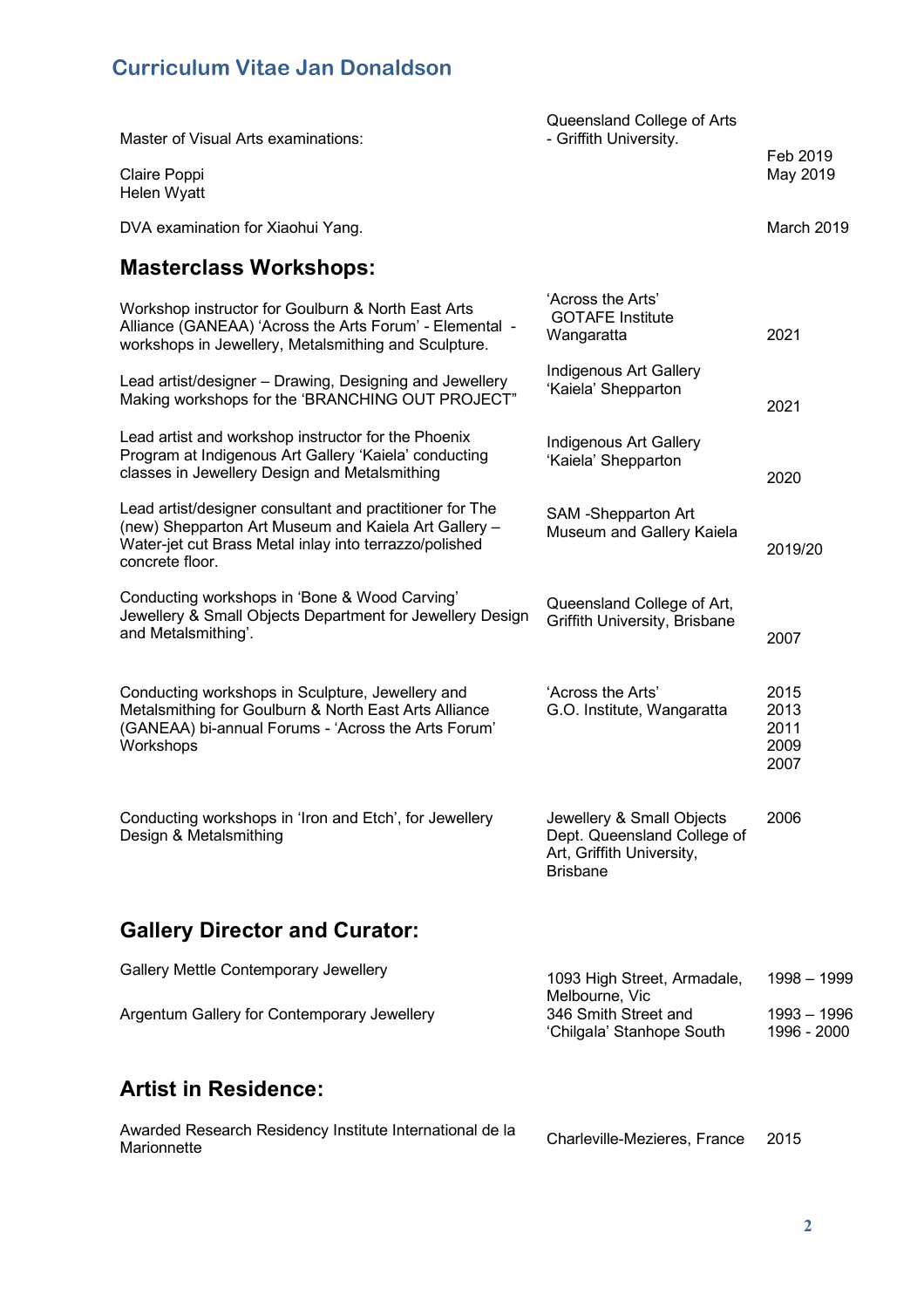| Mirek Trejtnar Studio - Prague Marionette Theatre<br>Workshops, Festival & Conference                      | Prague, Czech Republic                   | 2015         |
|------------------------------------------------------------------------------------------------------------|------------------------------------------|--------------|
| Estonian Academy of Arts - Department of Jewellery and<br><b>Blacksmithing</b>                             | Tallinn, Estonia                         | 2013         |
| Yarra Valley Grammar School, Sculpture and Installation                                                    | Ringwood East, Melbourne                 | 2013         |
| 'Puppets in Prague' Mirek Trejtnar Studio - Marionette<br><b>Construction and Theatre</b>                  | Prague, Czech Republic                   | 2010         |
| Guthrie Street Primary School, Sculpture and Installation                                                  | Shepparton, Victoria                     | 2007         |
| Cobram Secondary College, Sculpture and Installation<br>Shepparton High School, Sculpture and Installation | Cobram, Victoria<br>Shepparton, Victoria | 2004<br>2003 |

#### **Community Art Projects:**

| Lead artist/designer - Drawing, Designing and Jewellery<br>Making workshops for the 'BRANCHING OUT PROJECT"                                                                                                                       | Kaiela Gallery Shepparton           | 2021      |
|-----------------------------------------------------------------------------------------------------------------------------------------------------------------------------------------------------------------------------------|-------------------------------------|-----------|
| Instructor and participant in the global 'Hand Medal Project'<br>involving artists and Jewellers from around the world<br>crafting medals to honour and give thanks for the service of<br>our healthcare workers during COVID-19. |                                     | 2020      |
| Lead artist and workshop instructor for the Phoenix<br>Program at Indigenous Art Gallery 'Kaiela'. A program<br>designed specifically for Aboriginal and Torres Strait<br>Islander woman.                                         | Kaiela Gallery Shepparton           | 2020      |
| Lead artist/designer consultant and practitioner for The<br>(new) Shepparton Art Museum and Kaiela Art Gallery -<br>Water-jet cut Brass Metal inlay into terrazzo/polished<br>concrete floor.                                     | Kaiela Gallery Shepparton           | 2019/20   |
| Artist for 'A Rivers Tale - Lands Divided; Stories<br>Connected' Sculptural Artworks- working with<br>community groups across the Goulburn Valley                                                                                 | Shepparton & Mooroopna,<br>Victoria | 2008      |
| Artist for 'Common Ground' Sculptural Artworks; Main<br>Festival Project and Workshops, working with Community<br>Groups across all ages & cultures                                                                               | <b>Shepparton Arts Festival</b>     | 2007      |
| Artist for 'Many Journeys' Sculptures -<br>Main Festival Project and Workshops, community groups                                                                                                                                  | <b>Shepparton Arts Festival</b>     | 2005      |
| Visual Art Tutor for 'ART FOR HEALTH' Project for<br>Goulburn Valley Community Health Services, training<br>Aboriginal, TS Islanders & unemployed                                                                                 | Shepparton, Victoria                | 2003-2004 |
| 'Car Art' and' Wearable Car Art' Sculpture Project<br>Workshops, teaching Community Youth Groups                                                                                                                                  | <b>Shepparton Arts Festival</b>     | 2001-2002 |
| 'Raising Dreams', 'Sound Sculpture' & 'Wearable<br>Sound Sculpture', Community Youth Groups                                                                                                                                       | <b>Shepparton Arts Festival</b>     | 2002-2003 |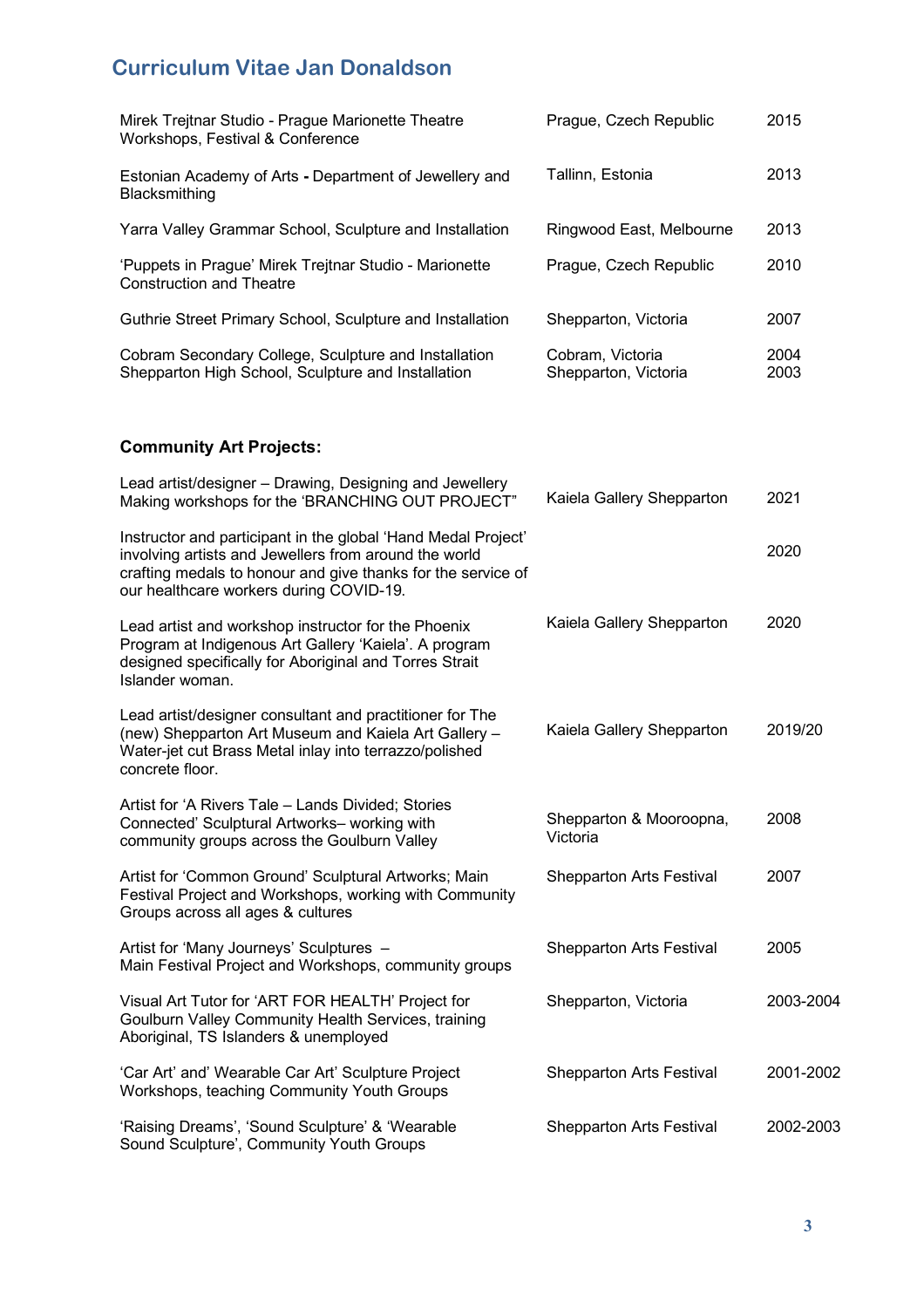# **Volunteer Work and Associations:**

| Assistant/consultant for Goulburn & North East Arts Alliance<br>(GANEAA) 'Across the Arts Forum' - Elemental - 'Snuff Puppet' workshops | 2021           |
|-----------------------------------------------------------------------------------------------------------------------------------------|----------------|
| Professional Artist Member JMGA Jewellers and Metalsmiths Group of                                                                      |                |
| Australia                                                                                                                               | 1982 - current |
| State Representative, (JMGA) Jewellers and Metalsmiths Group of Australia                                                               | 1996 - 2010    |
| (Vic)                                                                                                                                   |                |
| President, (JMGA) Jewellers and Metalsmiths Group of Australia (Vic)                                                                    | 1996 - 2004    |
| Vice-President, (JMGA) Jewellers and Metalsmiths Group of Australia (Vic)                                                               | 2004 - 2006    |
| Editor JMGA Jewellers and Metalsmiths Group of Australia LEMEL Magazine                                                                 | 2003 - 2004    |
| Member of Visual Arts Committee – Shepparton Arts Festival                                                                              | 2000 - 2010    |
| Professional Artist Member - Craft Victoria                                                                                             | 1989-current   |
| Professional Artist Member - Craft Queensland                                                                                           | 1999-2006      |
| Professional Artist Member - Regional Arts Victoria                                                                                     | 1997-current   |
| Professional Artist Member - National Association for Visual Artists (NAVA)                                                             | 1994-current   |
| Secretary, (JMGA) Jewellers and Metalsmiths Group of Australia (Vic)                                                                    | 1994-1996      |
|                                                                                                                                         |                |

# **Awards:**

| Awarded Research Residency Institute International de la Marionette            | 2017 |
|--------------------------------------------------------------------------------|------|
| Featured Artist for NOBEL PRIZE in Economic Sciences                           |      |
| for Jewellery in 'The Contemporary Jewellery Exchange'                         | 2015 |
| Awarded Research Residency Estonian Academy of Arts -                          |      |
| Department of Jewellery and Blacksmithing                                      | 2013 |
| "20 -10" JMGA Members and Delegates National Award Exhibition, Perth           |      |
| 'Outstanding Work Award'                                                       | 2010 |
| Jewellers and Metalsmiths Group of Victoria – Members Exhibition "Water"       | 2008 |
| 'Certificate of Excellence'                                                    |      |
| National Contemporary Jewellery Award (NCJA)                                   | 2008 |
| Griffith Regional Art Gallery, 'Best Innovative Contemporary Jewellery Design' |      |
| Jhead Art Award, Shepparton Arts Festival                                      | 2003 |
| Honourable Certificate 'International Jewellery Design Competition' Tokyo      | 1999 |
| Melbourne Fringe Fashion Award                                                 | 1996 |
| <b>JMGA (Vic) Highly Commended Award</b>                                       | 1994 |
| L. Puzar Award RMIT for best student in Jewellery                              | 1978 |

## **Exhibitions: (since 2001)**

| <b>TEAL</b><br>$\blacksquare$ itle $\blacksquare$ |  | Year |
|---------------------------------------------------|--|------|
|                                                   |  |      |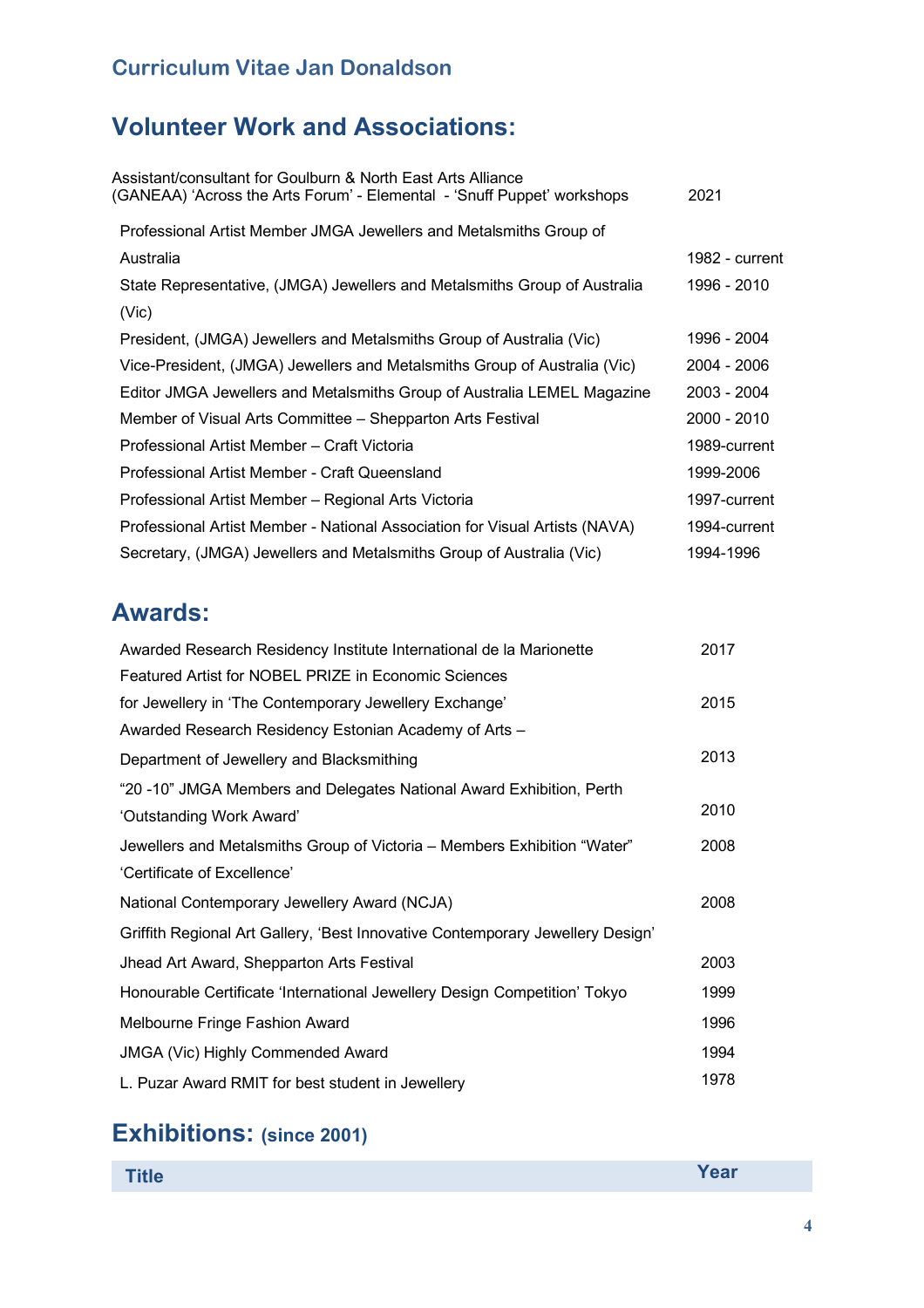| Radiant Pavilion Event - TEMPCONTEMT - 'Body Positive'                                                                            | 2021         |
|-----------------------------------------------------------------------------------------------------------------------------------|--------------|
| (SOLO Exhibition) 2019 - 'Uncanny Life; Objects of Being', Radiant Pavilion<br>Event, Alternating Current Art Space, Melbourne    | 2019         |
| Radiant Pavilion Event - In the Drawer, Small Space Jewellery Gallery, Fitzroy;                                                   | 2019         |
| <b>SMALL fortyfivedownstairs exhibition event Flinders Lane Melbourne</b>                                                         | 2018         |
| (SOLO Exhibition) 'Uncanny Life - artifact and identity', gallery<br>fortyfivedownstairs, Flinders Lane Melbourne                 | 2018         |
| 'Where the Rivers Meet' Wangaratta Art Gallery                                                                                    | 2017         |
| 'Detained' Bainz Gallery Wangaratta                                                                                               | 2017         |
| 'The Contemporary Jewellery Exchange 2016' Worldwide                                                                              | 2016         |
| 'The Contemporary Jewellery Exchange 2015' Worldwide                                                                              |              |
| 'Puppets in Prague' Festival and Conference Anniversary Exhibition                                                                | 2015         |
| Prague, Czech Republic                                                                                                            | 2015         |
| 'Retrospect', Chapel off Chapel 20th Anniversary ExhibitionChapel off Chapel<br>Gallery, Prahran                                  | 2015         |
| (SOLO Exhibition) 'For the Love of Dolls: artifact and identity, Wangaratta Art<br>Gallery                                        | 2014         |
| 'Change', Goulburn North East Arts Alliance (GANEA) Bainz Gallery Wangaratta                                                      | 2014         |
| 'Recover, Recycle, Restore' GNE Arts Alliance (GANEA) Wangaratta Art Gallery                                                      | 2013         |
| (SOLO Exhibition) 'For the Love of Dolls: artifact and identity, PhD Project<br>Exhibition, RMIT School of Art Gallery, Melbourne | 2012         |
| 'Silver', Wangaratta Art Gallery                                                                                                  | 2012         |
| 'Tinker, Tailor, Soldier, Sailor', Artisan Gallery, Brisbane & National Tour                                                      | 2011         |
| 'Iberjoya, International Jewellery Showcase' In conjunction with the publication of<br>The Contemporary Jewellery Yearbook        | 2011         |
| Groupo Duplex, Duplex Creativos, Barcelona Spain IFEMA, Madrid, Spain                                                             |              |
| 'Close to Hand', RMIT School of Art Gallery, Melbourne                                                                            | 2011         |
| (SOLO Exhibition) 'Articulate Objects' Aldas Gallery and Project Space, Perth<br>WA.                                              | 2010         |
| "20-10" JMGA Members and Delegates National Award Exhibition, Perth<br>Galleries                                                  | 2010         |
| 'It's Got Legs' RMIT Gold and Silversmithing, Postgraduate and Alumni Award<br>Exhibition                                         | 2009, 2007/8 |
| 'Contemporary Wearables 09', Toowoomba Regional Art Gallery & National Tour                                                       | 2009         |
| 'Adorned 09' Wangaratta Exhibitions Gallery                                                                                       | 2009         |
| 'Fragile Nature', JMGQ Group Exhibition Brisbane Square, Brisbane                                                                 | 2009         |
| School of Cultural Arts - Staff and Students Exhibition - Shepparton Art Gallery                                                  | 2008         |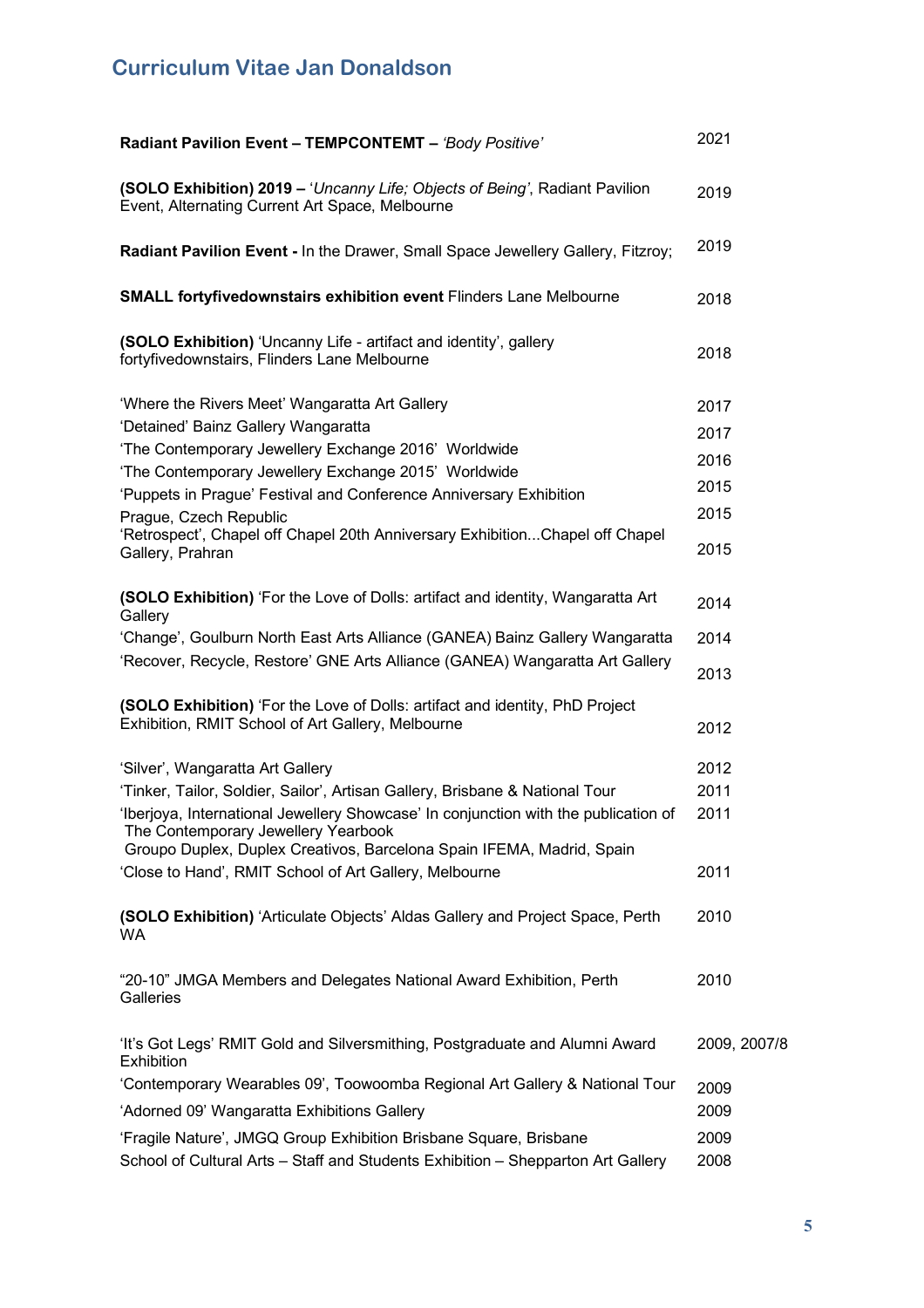| 'Water', Jewellers and Metalsmiths Group of Victoria - Annual Members<br><b>Exhibition</b>                                                                             | 2008          |
|------------------------------------------------------------------------------------------------------------------------------------------------------------------------|---------------|
| National Contemporary Jewellery Award Exhibition - Griffith regional Art Gallery                                                                                       | 2008          |
| 'Adorned' Wangaratta Exhibitions Gallery                                                                                                                               | 2008          |
| (SOLO Exhibition) 'Artifacts and Identity', Liverpool Street Gallery,<br>South Australian School of Art, Adelaide                                                      | 2008          |
| Anti - War Medals Exhibition (2nd edition)                                                                                                                             | $2007 - 2008$ |
| Thomas Mann Gallery 1/0, New Orleans, USA                                                                                                                              | 2005          |
| Exhibition Velvet da Vinci Gallery, San Francisco, USA and Kikness, Norway<br>Alternatives Gallery Rome, Festpillane I Nord-Norge, Norway, Electrum Gallery,<br>London | 2004          |
| Velvet Da Vinci Gallery, San Francisco USA                                                                                                                             | 2003          |
| 'Contemporary Wearables 07', Toowoomba Regional Art Gallery & National Tour                                                                                            | $2007 - 2008$ |
| Passage, JMGQ Group Exhibition Marks & Gardner Contemporary Gallery Mt<br>Tamborine, Qld                                                                               | 2007          |
| 'Adorned' Wangaratta Exhibitions Gallery                                                                                                                               | 2007          |
| 'Rediscover' JMGV Exhibition, City Library, Melbourne                                                                                                                  | 2006          |
| 'ExSiting, ExSighting, ExCiting! Exhibition, A-SAPCE on Cleveland, Sydney                                                                                              | 2006          |
| 'Victorian Stories' JMGA Touring Exhibition Brenda May Gallery, Sydney and<br>Chapel off Chapel Gallery, Prahran, Melbourne                                            | 2006          |
| 'Contemporary Wearables '05' Exhibition Toowoomba Regional Art Gallery and<br><b>National Tour</b>                                                                     | 2005          |
| 'Profile' JMGV Exhibition Craft Victoria Gallery, Melbourne                                                                                                            | 2004          |
| (SOLO Exhibition) 'Investigate the Gate' Installation Grattan Gardens, Greville<br>Street, Prahran                                                                     | 2004          |
| Jhead Award Exhibition, Shepparton Art Gallery                                                                                                                         | 2004, 2003    |
| 'Raising Technologies' RMIT Gallery, Melbourne and JMGA Exhibition,<br><b>Shepparton Art Gallery</b>                                                                   | 2004          |
| 'Contemporary Wearables 03' Exhibition, Toowoomba Regional Art Gallery &<br><b>National Tour</b>                                                                       | 2003          |
| 'The Art of Birthing', Glen Eira City Gallery, Caulfield                                                                                                               | 2003          |
| (SOLO Exhibition) "ROOM: memory 'at the still point of the turning world'<br>Shepparton Art Gallery and Chapel off Chapel Gallery Prahran Melbourne                    | 2002-2003     |
| 'Refined', RMIT Postgraduate Gold & Silversmithing, Gold Treasury Museum,<br>Melbourne                                                                                 | 2002          |
| 'Seen/Unseen' JMGA Exhibition Victorian Artist Society Galleries, East<br>Melbourne                                                                                    | 2001          |
| Various local, national and international exhibitions (Approx. 30 exhibitions<br>including 5 Solo) More information available on request                               | 1979 - 2001   |

# **Publications/Articles:**

| <b>Publication</b> | <b>Detail</b> | Year |
|--------------------|---------------|------|
|--------------------|---------------|------|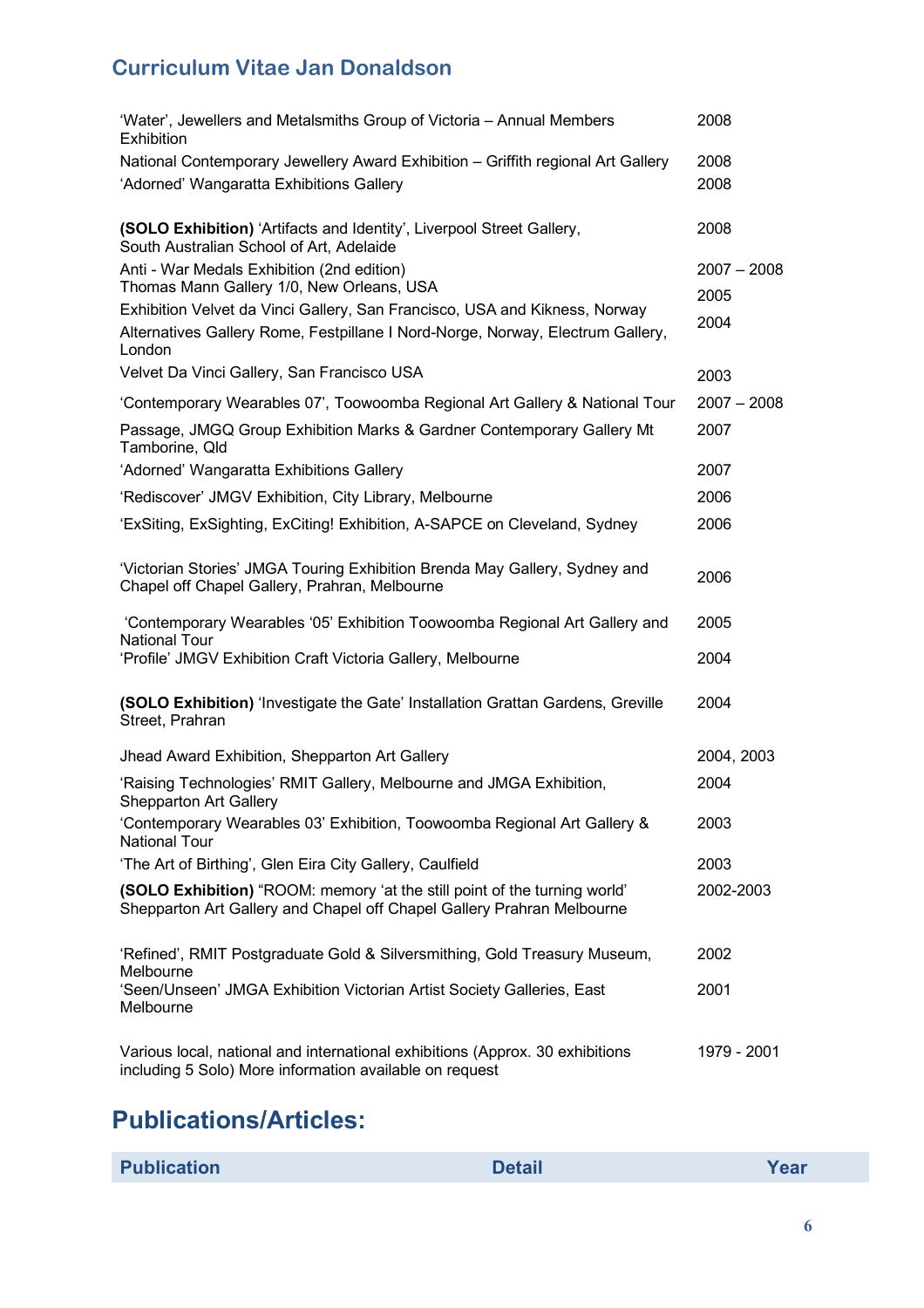| 'Narrative Jewellery : Tales from the Toolbox',                              | Mark Fenn<br><b>Schiffer Books</b><br>ISBN: 978-0-764-35414-4                                                     | 2017                         |
|------------------------------------------------------------------------------|-------------------------------------------------------------------------------------------------------------------|------------------------------|
| 'The Contemporary Jewellery Exchange'                                        | Olga Raben,<br>Copenhagen, Denmark                                                                                | 2017                         |
| 'The Contemporary Jewellery Yearbook'                                        | Ed. Groupo Duplex, Duplex<br>Creativos, Barcelona Spain, p.44                                                     | 2016                         |
| 'The Contemporary Jewellery Exchange'                                        | Olga Raben,<br>Copenhagen, Denmark                                                                                | 2015                         |
| 'The Contemporary Jewellery Yearbook'                                        | Ed. Groupo Duplex, Duplex<br>Creativos, Barcelona Spain, p.38                                                     | 2015                         |
| 'Arteyjoya' Magazine/ Fifth Edition                                          | Duplex Creativos, SA<br>Barcelona Spain.                                                                          | 2014                         |
| 'Artifact and Identity'                                                      | Jan (Janet) Donaldson<br>Introduction by Prof. Robert Baines<br>Ed. Jessica Zimbalatti<br>ISBN: 978-0-646-92073-3 | 2014                         |
| 'The Contemporary Jewellery Yearbook'                                        | Ed. Groupo Duplex, Duplex<br>Creativos, Barcelona Spain, p. 49                                                    | 2014                         |
| 'Arteyjoya'                                                                  | Duplex Creativos, SA<br>Barcelona Spain, p.80                                                                     | 2014                         |
| 'Jewel Book': International Annual of Contemporary<br>Jewel Art' 2012/13     | Nika Leys<br><b>Stichting Kunstboek</b><br>Belgium, pp. 180-181                                                   | 2012                         |
| Craft Arts International (Aust)                                              | Issue 84, p.109<br>Issue 48, p.106                                                                                | 2012<br>2000                 |
| 'The Contemporary Jewellery Yearbook'                                        | Ed. Groupo Duplex, Duplex<br>Creativos, Barcelona Spain, p. 58                                                    | 2012, 2011                   |
| 'Tinker, Tailor Soldier, Sailor'<br>100 Women, 100 Brooches, 100 Stories     | Ed. Kirsten Fitzpatrick<br>Artisan, Brisbane, p. 93                                                               | 2011                         |
| A Rivers Tale: Land Dividing Stories Connecting'<br><b>Sculpture Project</b> | Ed. Angie Russsi<br>Mooroopna Education and Activity<br>Centre Inc. Arts Victoria                                 | 2009                         |
| 'Your Home' Magazine                                                         | Issue 3: Spring/Summer, pp. 32-33                                                                                 | 2009                         |
| Ground work, 'Common Ground'                                                 | Issue 5: Lindy Allen<br>Regional Arts Victoria, pp. 2-7                                                           | 2007                         |
| Craft Arts International (Aust)                                              | Issue 67, p.103                                                                                                   | 2006                         |
| <b>LEMEL Magazine</b>                                                        | Spring Edition, Back cover<br>Summer Edition, p. 9<br>Winter Edition, Cover<br>Spring Edition, pp. 4,5,18         | 2003<br>2002<br>2001<br>1996 |